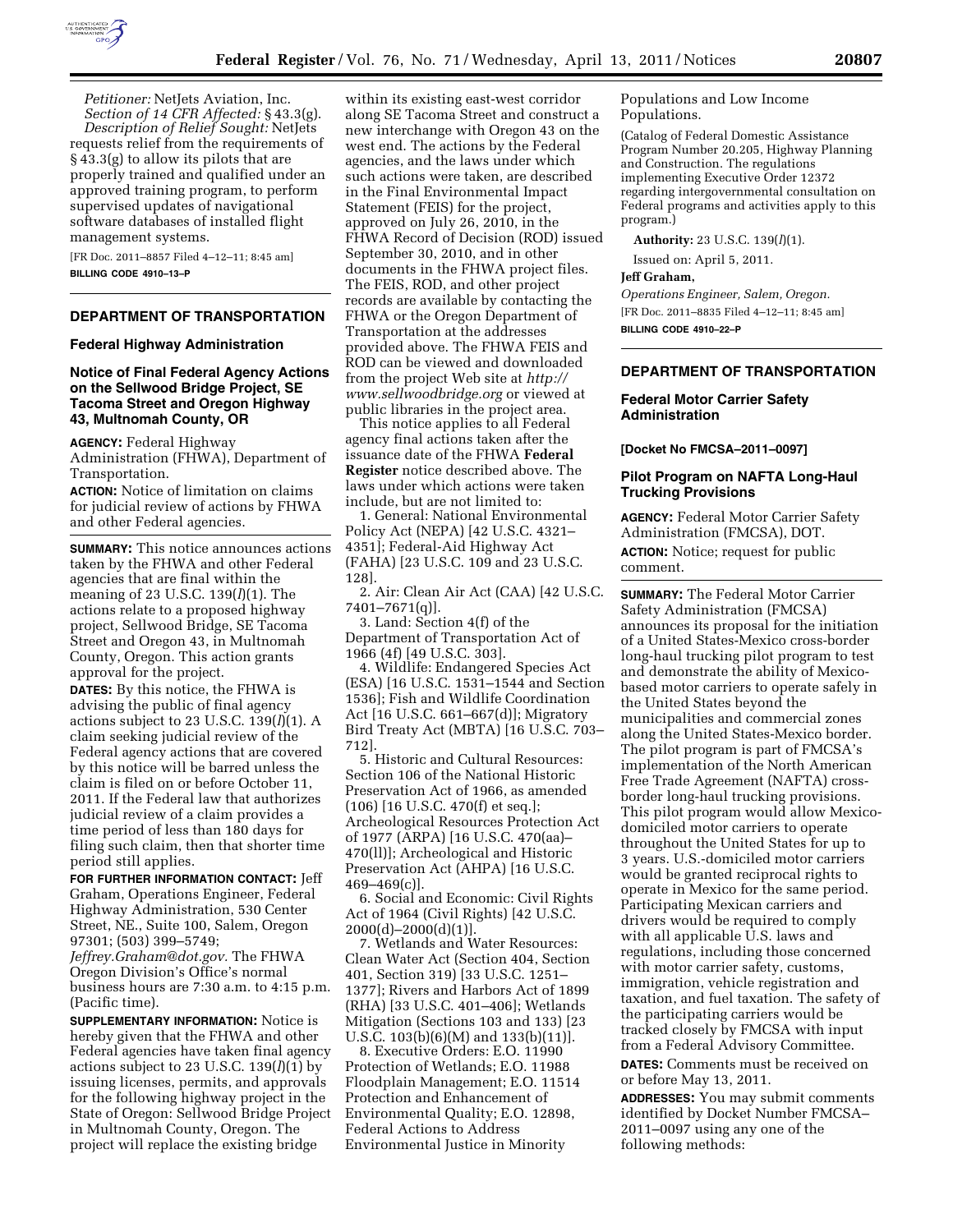• *Federal eRulemaking Portal: [http://](http://www.regulations.gov)  [www.regulations.gov.](http://www.regulations.gov)* Follow the online instructions for submitting comments.

• *Fax:* 1–202–493–2251.

• *Mail:* Docket Management Facility, (M–30), U.S. Department of Transportation (DOT), 1200 New Jersey Avenue, SE., West Building, Ground Floor, Room 12–140, Washington, DC 20590–0001.

• *Hand Delivery:* Same as mail address above, between 9 a.m. and 5 p.m., ET, Monday through Friday, except Federal holidays. The telephone number is 202–366–9329. To avoid duplication, please use only one of these four methods. All submissions must include the Agency name and docket number for this notice. See the "Public Participation" heading below for instructions on submitting comments and additional information.

Note that all comments received, including any personal information provided, will be posted without change to *[http://www.regulations.gov.](http://www.regulations.gov)* Please see the "Privacy Act" heading below.

*Docket:* For access to the docket to read background documents or comments received, go to *[http://](http://www.regulations.gov)  [www.regulations.gov](http://www.regulations.gov)* at any time or to Room W12–140 on the ground floor of the DOT Headquarters Building at 1200 New Jersey Avenue, SE., Washington, DC, between 9 a.m. and 5 p.m., ET, Monday through Friday, except Federal holidays.

*Privacy Act:* Anyone is able to search the electronic form of all comments received into any of our dockets by the name of the individual submitting the comment (or signing the comment, if submitted on behalf of an association, business, labor union, *etc.*). You may review DOT's Privacy Act System of Records Notice for the DOT Federal Docket Management System published in the **Federal Register** on January 17, 2008 (73 FR 3316), or you may visit *[http://edocket.access.gpo.gov/2008/pdf/](http://edocket.access.gpo.gov/2008/pdf/E8-785.pdf) [E8–785.pdf.](http://edocket.access.gpo.gov/2008/pdf/E8-785.pdf)* 

*Public Participation:* The *[http://](http://www.regulations.gov)  [www.regulations.gov](http://www.regulations.gov)* Web site is generally available 24 hours each day, 365 days each year. You can get electronic submission and retrieval help and guidelines under the ''help'' section of the *<http://www.regulations.gov>* Web site. Comments received after the comment closing date will be included in the docket, and will be considered to the extent practicable.

**FOR FURTHER INFORMATION CONTACT:**  Marcelo Perez, Federal Motor Carrier Safety Administration, 1200 New Jersey Avenue, SE., Washington, DC 20590– 0001. Telephone (512) 916–5440, ext 228; e-mail *[marcelo.perez@dot.gov.](mailto:marcelo.perez@dot.gov)* 

### **SUPPLEMENTARY INFORMATION:**

### **Legal Basis**

Section 6901(a) of the U.S. Troop Readiness, Veterans' Care, Katrina Recovery, and Iraq Accountability Appropriations Act, 2007 [Pub. L. 110– 28, 121 Stat. 112, 183, May 25, 2007] provides that before DOT may obligate or expend any funds to grant authority for Mexico-domiciled trucks to engage in cross-border long-haul operations, DOT must first test granting such authority through a pilot program that meets the standards of 49 U.S.C. 31135(c). In accordance with 49 U.S.C. 31315(c), the Secretary of Transportation has general authority to have safety measures ''that are designed to achieve a level of safety that is equivalent to, or greater than, the level of safety that would otherwise be achieved \* \* \*.''

In a pilot program, DOT collects specific data for evaluating alternatives to the regulations or innovative approaches to safety while ensuring that the goals of the regulations are satisfied. A pilot program may not last more than 3 years, and the number of participants in a pilot program must be large enough to ensure statistically valid findings. Pilot programs must include an oversight plan to ensure that participants comply with the terms and conditions of participation, and procedures to protect the health and safety of study participants and the general public. A pilot program may be initiated only after DOT publishes a detailed description of it in the **Federal Register** and provides an opportunity for public comment. This notice and request for public comment complies with this requirement. While, a pilot program may provide temporary regulatory relief from one or more regulations to a person or class of persons subject to the regulations, or a person or class of persons who intends to engage in an activity that would be subject to the regulations, in this pilot program DOT does not propose to exempt or relieve Mexico-domiciled motor carriers from any safety regulation. Mexico-domiciled motor carriers participating in the program will be required to comply with the existing motor carrier safety regulatory regime plus certain additional requirements associated with acceptance into and participation in the program.

Section 350 of the Department of Transportation and Related Agencies Appropriations Act, 2002 [Pub. L. 107– 87, 115 Stat. 833, 864, December 18, 2001] (section 350) prohibited FMCSA from using funds made available in that

Act to review or process applications from Mexico-domiciled motor carriers to operate beyond limited commercial zones along the United States-Mexico border until certain preconditions and safety requirements were met. The terms of section 350 have been reenacted in each subsequent DOT appropriations act. Section 350 required FMCSA to perform a pre-authorization safety audit (PASA) of any Mexico-domiciled carrier before that carrier is allowed to engage in long-haul operations in the United States. Vehicles the carrier will operate beyond the commercial zones of the United States-Mexico border that do not already have a Commercial Vehicle Safety Alliance (CVSA) decal would be required to be inspected, and any vehicle that did not display a decal would be required to pass an inspection at the border port of entry before being allowed to proceed. DOT was also directed to give a distinctive identification number to each Mexicodomiciled carrier that would operate beyond the border commercial zones to assist inspectors in enforcing motor carrier safety regulations. Additionally, every driver that will operate in the United States must have a valid commercial driver's license issued by Mexico. Section 350 also required DOT's Office of the Inspector General (OIG) to conduct a comprehensive review of the adequacy of inspection capacity, information infrastructure, enforcement capability and other specific factors relevant to safe operations by Mexico-domiciled carriers, and required the Secretary of Transportation to address the OIG's findings and certify that the opening of the border poses no safety risk. The OIG was also directed to conduct similar reviews at least annually thereafter. A number of the section 350 requirements were addressed by FMCSA in rulemakings published on March 19, 2002 (67 FR 12653, 67 FR 12702, 67 FR 12758, 67 FR 12776) and on May 13, 2002 (67 FR 31978).

Section 136 of the Transportation, Housing and Urban Development, and Related Agencies Appropriations Act, 2009 [Division I of the Omnibus Appropriations Act, 2009, Pub. L., 111– 8, 123 Stat. 524, 932, March 11, 2009] prohibited DOT from expending funds made available in that Act to establish, implement or continue a cross-border motor carrier pilot program to allow Mexican-domiciled motor carriers to operate beyond the border commercial zones. The Transportation, Housing and Urban Development, and Related Agencies Appropriations Act, 2010 [Division A of the Consolidated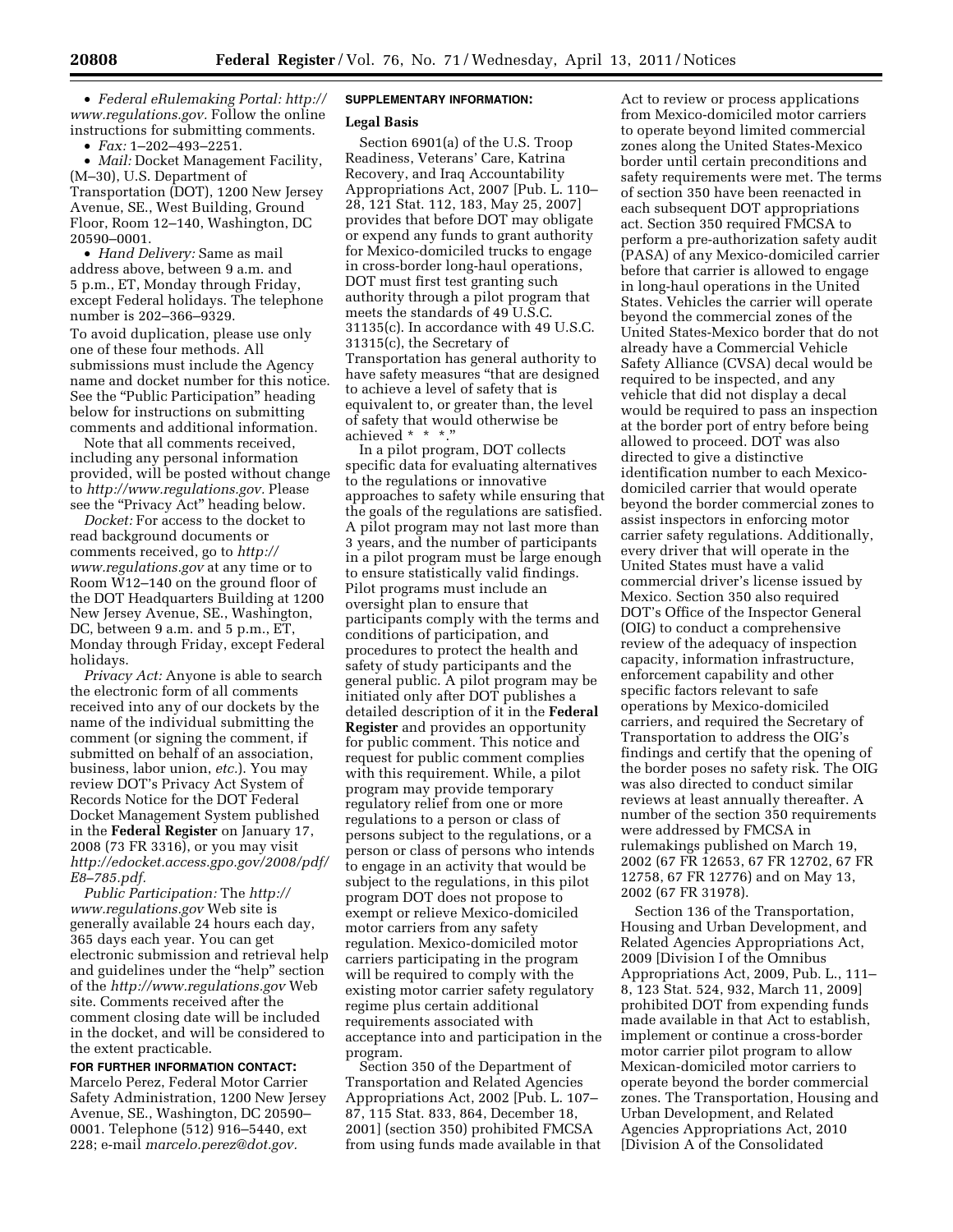Appropriations Act, 2010, Pub. L. 111– 117, 123 Stat. 3034, December 16, 2009] did not bar DOT or FMCSA from using funds on a cross-border long-haul program, but, pursuant to section 135 (123 Stat. at 3053) did continue the requirements of section 350. FMCSA continues to operate under the terms and conditions in its fiscal year 2010 appropriations act, as extended under various short-term continuing resolutions.

Section 6901 of the U.S. Troop Readiness, Veterans' Care, Katrina Recovery, and Iraq Accountability Appropriations Act, 2007 also provides that simultaneous and comparable authority to operate within Mexico must be made available to U.S. carriers. Further, before the required pilot program may begin, the Department's OIG must submit a report to Congress verifying that DOT has complied with the requirements of section 350(a), and DOT must take any actions that are necessary to address issues raised by the OIG and must detail those actions in a report to Congress. Section 6901 also directed the OIG to submit an interim report to Congress 6 months after the initiation of a cross-border long-haul Mexican trucking pilot program and a final report after the pilot program is completed. The statute further specified that the report address the program's adequacy as a test of safety. Also as a precondition to beginning the pilot program, section 6901 requires that DOT provide an opportunity for public comment by publishing in the **Federal Register** information on the PASA's conducted. DOT must also publish for comment the standards that will be used to evaluate the pilot program, as well as a list of Federal motor carrier safety laws and regulations, including commercial driver's license requirements, for which the Secretary of Transportation will accept compliance with corresponding Mexican law or regulation as the equivalent to compliance with the U.S. law or regulation including an analysis of how the corresponding United States and Mexican laws and regulations differ. Further discussion of relevant U.S. and Mexican safety laws and regulations is provided in the section of this notice entitled ''List of Federal Motor Carrier Safety Laws and Regulations for Which FMCSA Will Accept Compliance with a Corresponding Mexican Law or Regulation.''

### **Background**

Before 1982, Mexico- and Canadadomiciled motor carriers could apply to the Interstate Commerce Commission (ICC) for authority to operate within the

United States. As a result of complaints that U.S. motor carriers were not allowed the same access to Mexican and Canadian markets that carriers from those nations enjoyed in this country, the Bus Regulatory Reform Act of 1982 imposed a moratorium on the issuance of new operating authority to motor carriers domiciled, or owned or controlled by persons domiciled in Canada or Mexico. While the disagreement with Canada was quickly resolved, the issue of trucking reciprocity with Mexico was not.

Currently, most Mexican carriers are allowed to operate only within the border commercial zones extending up to 25 miles into the United States. Every year Mexico-domiciled commercial motor vehicles (CMVs) cross into the United States about 4.5 million times. Mexico granted reciprocal authority to 10 U.S.-domiciled motor carriers to operate throughout Mexico during the time of FMCSA's previous demonstration project conducted between September 2007 and March 2009. Four of these motor carriers continue to operate in Mexico.

Trucking issues at the United States-Mexico border were not fully addressed until NAFTA was negotiated in the early 1990s. NAFTA required the United States to incrementally lift the moratorium on licensing Mexicodomiciled motor carriers to operate beyond the commercial zones. On January 1, 1994, the President modified the moratorium and the ICC began accepting applications from Mexicodomiciled passenger carriers to conduct international charter and tour bus operations in the United States. On December 13, 1995, the ICC published a rule and a revised application form for the processing of Mexico-domiciled property carrier applications (Form OP– 1(MX)) (60 FR 63981). The ICC rules anticipated the implementation of the second phase of NAFTA, providing Mexican motor carriers of property with access to California, Arizona, New Mexico and Texas, and the third phase, providing access throughout the United States. However, at the end of 1995, the United States announced an indefinite delay in opening the border to long-haul Mexican CMVs.

In 1998, Mexico filed a claim against the United States, claiming that the United States' refusal to grant authority to Mexican trucking companies constituted a breach of the obligations in the NAFTA. On February 6, 2001, the Arbitration Panel issued its final report and ruled in Mexico's favor, concluding that the United States was in breach of its obligations, and Mexico could impose tariffs on U.S. exports to Mexico

up to an amount commensurate with the loss of business resulting from the lack of U.S. compliance. The Panel noted that the United States could establish a safety oversight regime to ensure the safety of Mexican carriers entering the United States, but that the safety oversight regime could not be discriminatory and must be justified by safety data.

After the Administration announced its intent to resume the process for opening the border in 2001, Congress included section 350 in the Department of Transportation and Related Agencies Appropriations Act, 2002, as discussed in the ''Legal Basis'' section above.

In November 2002, former Secretary of Transportation Norman Mineta certified, as required by section 350(c)(2), that authorizing Mexicodomiciled motor carrier operations beyond the border commercial zones does not pose an unacceptable safety risk to the American public. Later that month, the President modified the moratorium to permit Mexico-domiciled motor carriers to provide cross-border cargo and scheduled passenger transportation beyond the border commercial zones. (Memorandum of November 27, 2002, for the Secretary of Transportation, ''Determination under the Interstate Commerce Commission Termination Act of 1995,'' 67 FR 71795, December 2, 2002). The Secretary's certification was made in response to the June 25, 2002, DOT OIG report on the implementation of safety requirements at the United States-Mexico border. In a January 2005 follow-up report, the OIG concluded that FMCSA had sufficient staff, facilities, equipment, and procedures in place to substantially meet the eight section 350 requirements that the OIG was required to review. The above reports are available in the docket to this notice.

Former Secretary of Transportation Mary E. Peters and Mexico's former Secretaria de Comunicaciones y Transportes (SCT) Luis Te´llez Kuenzler announced a demonstration project to implement certain trucking provisions of NAFTA on February 23, 2007. The demonstration project was initiated on September 6, 2007, after the DOT complied with a number of conditions imposed by section 6901 of the U.S. Troop Readiness, Veterans' Care, Katrina Recovery, and Iraq Accountability Act, 2007, as discussed further in the ''Legal Basis'' section above. The demonstration project was initially expected to last 1 year (see 72 FR 23883, May 1, 2007). On August 6, 2008, FMCSA announced that the demonstration project was being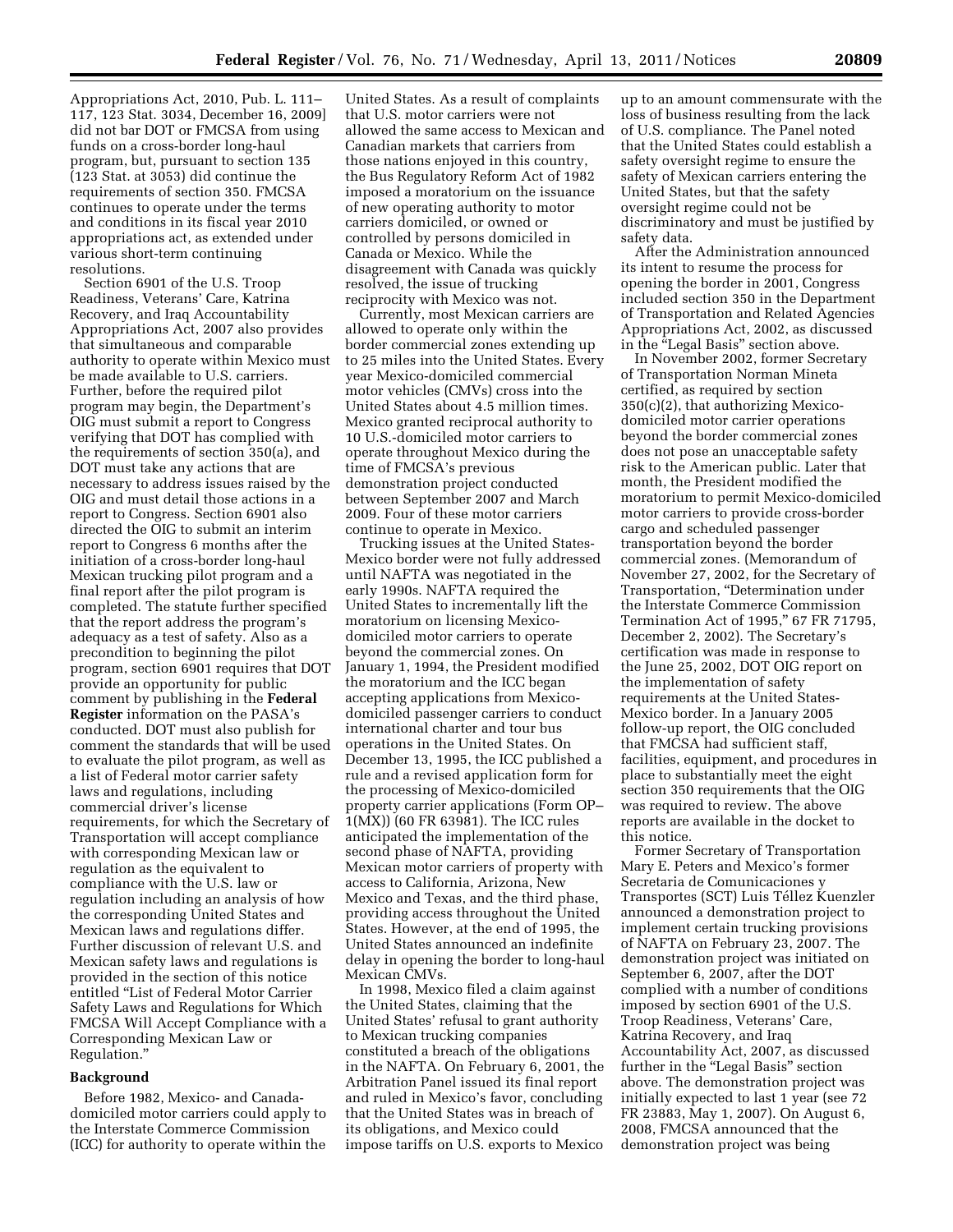extended from 1 year to the full 3 years allowed by section 31315(c)(2)(A) of title 49 United States Code (73 FR 45796) after Secretaries Peters and Téllez exchanged letters on the extension.

On March 11, 2009, President Obama signed into law the Omnibus Appropriations Act, 2009. Section 136 of the Transportation, Housing and Urban Development, and Related Agencies Appropriations Act, 2009 (Division I, title I of the Omnibus Appropriations Act, 2009) provides that:

[N]one of the funds appropriated or otherwise made available under this Act may be used, directly or indirectly, to establish, implement, continue, promote, or in any way permit a cross-border motor carrier pilot program to allow Mexican-domiciled motor carriers to operate beyond the commercial zones along the international border between the United States and Mexico, including continuing, in whole or in part, any such program that was initiated prior to the date of the enactment of this Act.

#### (123 Stat. at 932).

In accordance with section 136, FMCSA terminated the cross-border demonstration project that began on September 6, 2007. The Agency ceased processing applications by prospective project participants and took other necessary steps to comply with the provision. (74 FR 11628, March 18, 2009).

On March 19, 2009, Mexico announced that it was exercising its rights under the 2001 NAFTA Arbitration Panel decision to impose retaliatory tariffs for the failure to allow Mexico-domiciled carriers to provide long-haul service into the United States. The tariffs affect approximately 90 U.S. export commodities at an estimated annual cost of \$2.4 billion. The President directed DOT to work with the Office of the U.S. Trade Representative and the Department of State, along with leaders in Congress and Mexican officials, to propose legislation creating a new cross-border trucking project, to address the legitimate safety concerns of Congress while fulfilling our obligations under NAFTA. Secretary of Transportation Ray LaHood met with numerous members of Congress to gather their input. FMCSA tasked the Motor Carrier Safety Advisory Committee (MCSAC) with providing advice and guidance on essential elements that the Agency should consider when drafting proposed legislation to permit Mexico-domiciled trucks beyond the commercial zones along the United States-Mexico border. The MCSAC final report on this tasking is available on FMCSA's MCSAC Web page at *[http://mcsac.fmcsa.dot.gov/](http://mcsac.fmcsa.dot.gov/Reports.htm)* 

*[Reports.htm.](http://mcsac.fmcsa.dot.gov/Reports.htm)* Additionally, DOT formed a team to draft principles that would guide the creation of the draft legislation.

The President signed the DOT Fiscal Year (FY) 2010 Appropriations Act December 16, 2009. As mentioned previously in the "Legal Basis" section, unlike the previous year's appropriations, this Act did not prohibit the use of fiscal year 2010 funds on a cross border long-haul program. However, it continues the requirements of section 350 and section 6901 of Public Law 110–28. FMCSA continues to operate under the terms and conditions in its FY 2010 appropriations act, as extended under various shortterm continuing resolutions.

On April 12, 2010, Secretary LaHood met with Mexico's former Secretary of Communications and Transport, Juan Molinar Horcasitas, and announced a plan to establish a working group to consider the next steps in implementing a cross-border trucking program. On May 19, 2010, President Obama and Mexico's President Felipe Calderon Hinojosa issued a joint statement acknowledging that safe, efficient, secure, and compatible transportation is a prerequisite for mutual economic growth. They committed to continue their countries' cooperation in system planning, operational coordination, and technical cooperation in key modes of transportation.

On January 6, 2011, Secretary LaHood shared with Congress and the Government of Mexico an initial concept document for a cross-border long-haul Mexican trucking pilot program that prioritizes safety, while satisfying the U.S.' international obligations. Also, on the same day, the Department posted the concept documents on its Web site for public viewing. See *[http://www.dot.gov/affairs/](http://www.dot.gov/affairs/2011/dot0111.html)  [2011/dot0111.html.](http://www.dot.gov/affairs/2011/dot0111.html)* The initial concept document was the starting point for renewed negotiations with Mexico. Discussions with the Government of Mexico commenced on January 18, 2011. The preliminary agreement between DOT and the Secretariat of Communications and Transport is reflected in the program description and details provided below.

On March 3, 2011, President Obama met with Mexico's President Calderon and announced that there is a clear path forward to resolving the trucking between the United States and Mexico.

#### **Pilot Program Description**

*Duration.* As specified in section 31315(c)(2)(A) of title 49, United States Code, the scheduled life of this pilot program will not exceed 3 years.

*Staged pilot program.* The Mexicodomiciled motor carriers that participate in this pilot program would proceed through a series of stages prior to issuance of a permanent operating authority. Stage 1 would begin when the motor carrier is issued a provisional operating authority. The motor carrier's vehicles and drivers would be inspected each time they enter the United States for at least 3 months. This initial 3 month period may be extended if the motor carrier does not receive at least three vehicle inspections. FMCSA would also conduct an evaluation of the motor carrier's performance during Stage 1. This evaluation is described more fully later in this notice.

After a minimum of 3 months of operations in Stage 1, Mexico-domiciled carriers may be permitted to proceed to Stage 2 of the pilot program after FMCSA completes an evaluation of each carrier's performance in Stage 1. During Stage 2, the motor carrier's vehicles would be inspected at a rate comparable to other Mexico-domiciled motor carriers that cross the United States-Mexico border. The motor carrier's safety data would be monitored to assure the motor carrier is operating in a safe manner. The motor carrier would continue to operate under a provisional operating authority. Within 18 months after a Mexico-domiciled motor carrier is issued provisional operating authority, FMCSA would conduct a compliance review on the motor carrier. If the motor carrier obtains a satisfactory safety rating, has no pending enforcement or safety improvement actions, and has operated under its provisional operating authority for at least 18 months, the provisional operating authority will become permanent, moving the carrier into Stage 3. If the motor carrier obtains a less than satisfactory safety rating, FMCSA would take action as required by 49 CFR part 385 to suspend and/or revoke the motor carrier's operating authority.

Stage 3 of the pilot program would begin for each motor carrier upon eceipt of permanent operating authority. The motor carrier must continue to operate in accordance with the Federal Motor Carrier Safety Regulations (FMCSRs) and the requirements set forth in this notice.

*Reciprocity with Mexico.* Consistent with section 6901(a)(3) of Public law 110–28, FMCSA will not grant operating authority to Mexico-domiciled motor carriers to operate beyond the U.S. municipalities and commercial zones along the United States-Mexico border unless the Government of Mexico simultaneously permits comparable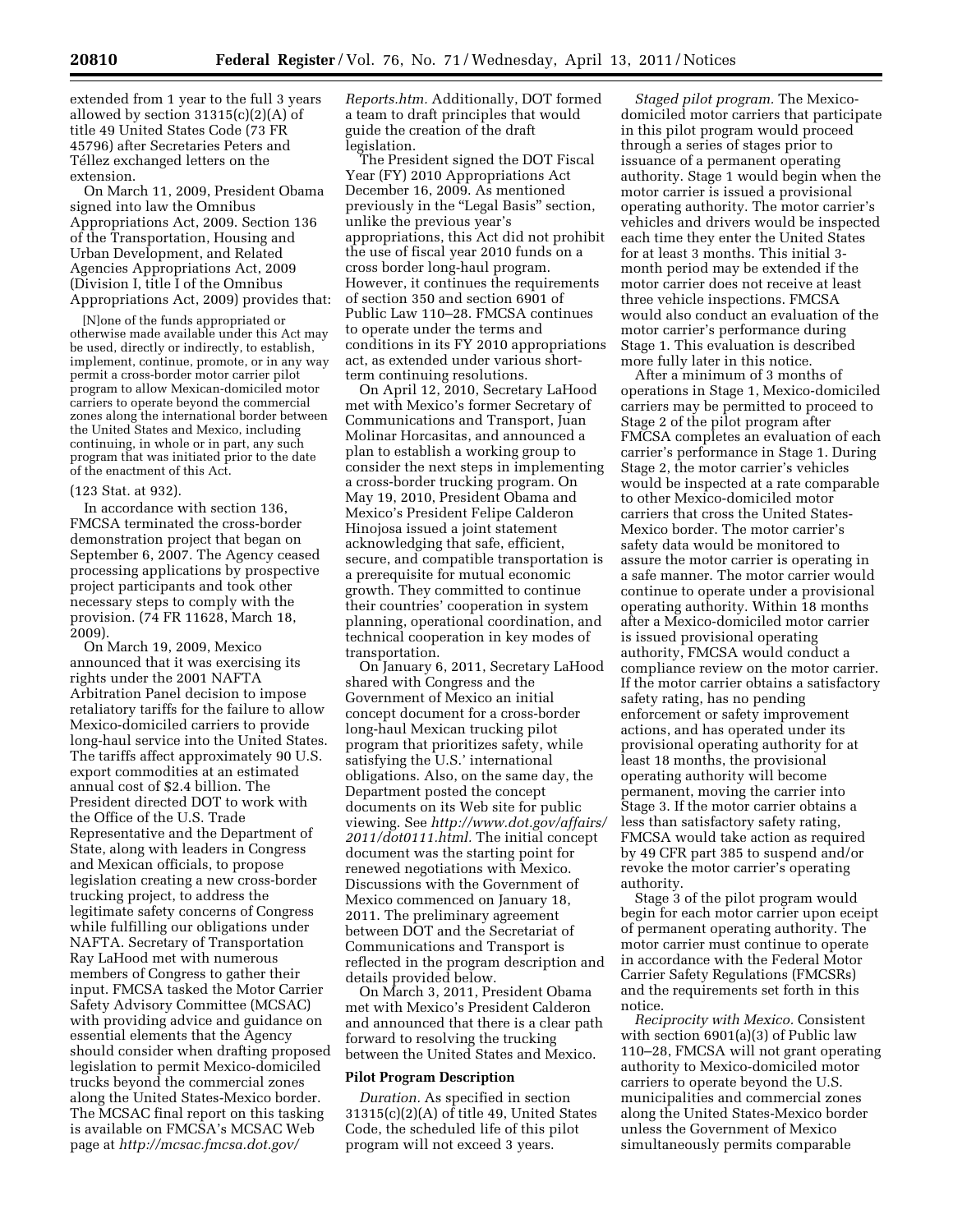authority to be granted to U.S. domiciled motor carriers to transport international cargo in Mexico.

*Previous Demonstration Program Participants.* A Mexico-domiciled motor carrier that participated in the 2007– 2009 demonstration project and operated under provisional operating authority in that pilot would receive credit for the amount of time it operated under authority in calculating the 18 month provisional operating authority period.

*Hazardous Materials and Passenger Transportation.* Consistent with section 6901(d) of Public Law 110–28, operating authority granted under the pilot program excludes the transportation of placardable quantities of hazardous materials and passengers. Hazardous materials means any material that has been designated as hazardous under 49 U.S.C. 5103 and is required to be placarded under subpart F of 49 CFR part 172.

*Drivers and Vehicles.* Mexicodomiciled motor carriers participating in the pilot program would designate the vehicles and drivers they wish to use in the pilot program. All designated vehicles and drivers must be approved by FMCSA prior to the participating motor carrier using the vehicles or drivers for transportation beyond the commercial zones along the United States-Mexico border. The requirements for FMCSA approval of drivers and vehicles are described in this notice.

*License Checks.*—In compliance with section 350(a)(3), FMCSA will ensure that at least 50 percent of participating drivers' licenses are checked when crossing the border. This may be accomplished during Level I, II or III inspections.

*International Cargo.* The operating authority granted under this pilot program would authorize the motor carrier to transport international cargo in the United States. As specified in 49 CFR 365.501(b), Mexico-domiciled carriers participating in the pilot program may not provide point-to-point transportation services, including express delivery services, within the United States for goods other than international cargo. Therefore, a carrier that would provide point-to-point transportation services in the United States would be operating beyond the scope of its operating authority and would be in violation of 49 CFR 392.9a(a). Additionally, participating motor carriers must comply with regulations prohibiting the transportation of domestic cargo (cabotage) including, but not limited to, 19 CFR 123.14 (U.S. Customs and Border Protection regulations

concerning entry of foreign-based trucks, buses, and taxicabs in international traffic) and 8 CFR  $214.2(b)(4)(i)(E)(1)(U.S. Department of$ Homeland Security (DHS) regulations concerning cabotage. (See further discussion below under the section entitled ''Point-to-Point Transportation Prohibited.'').

*Security Screening.* FMCSA would submit information on the applicant motor carriers and their drivers designated for long-haul operations in the pilot program to DHS for security screening. Motor carriers and/or drivers that fail DHS's security screening would not be eligible for participation in the pilot program. Reasons a motor carrier or driver may not pass DHS security screening may include: Providing false or incomplete information; conviction of any criminal offense or pending criminal charges or outstanding warrants; violation of any customs, immigration or agriculture regulations or laws; the carrier or driver is the subject of an ongoing investigation by any Federal, State or local law enforcement agency; the motor carrier or driver is inadmissible to the United States under immigration regulations, including applicants with approved waivers of inadmissibility or parole documentation; DHS is not satisfied concerning the motor carrier's or driver's low-risk status; DHS cannot determine an applicant's criminal, residence or employment history; or the motor carrier or driver is subject to National Security Entry Exit Registration System or other special registration programs.

*Liability Insurance.* Mexico-domiciled motor carriers participating in the pilot program must maintain a certificate of insurance or surety bond on file with FMCSA, as prescribed in 49 CFR 387.313, throughout the pilot program. The insurance or surety bond must be underwritten by a U.S. insurance or surety bond company.

*Commercial Vehicle Safety Alliance Safety (CVSA) Decal.* The motor carrier must maintain a valid CVSA decal on each vehicle it enrolls in this pilot program in accordance with 49 CFR 365.511.

*Emission Control Label.* Any vehicle with a diesel engine to be used by a motor carrier in this pilot program must have an emission control label as described in 40 CFR 86.007–35 that indicates the engine conforms to the U.S. Environmental Protection Agency (EPA) regulations applicable to 1998 or later. Alternatively, the motor carrier may present documentation from the engine manufacturer indicating the

engine conforms to the EPA regulations applicable to 1998 or later.

*Federal Motor Vehicle Safety Standard (FMVSS).* Any vehicle used by a motor carrier in this pilot program must display a FMVSS certification label or Canadian Motor Vehicle Safety Standard (CMVSS) certification label affixed by the original vehicle manufacturer at the time the vehicle was built. Alternatively, a motor carrier may use a vehicle manufactured for use in Mexico that does not possess an FMVSS or CMVSS label, if the vehicle is of model year 1996 or newer and it is equipped with all the safety equipment and features required by the FMVSSs in effect on the date of manufacture, such as automatic slack adjusters and antilock braking systems (ABS) if applicable. Information available to FMCSA from the Truck Manufacturers Association (TMA) indicates that most trucks manufactured in Mexico since 1993 were built to the FMVSSs, even if they were not specifically certified as such. (70 FR 50273) A copy of TMA's letter that provided this information is available in the docket for this notice.

*Electronic Monitoring Device.* FMCSA would equip each vehicle approved for use by Mexico-domiciled motor carriers in this pilot program with an electronic monitoring device such as a global positioning system and/or electronic on board recording device. As part of participating in this pilot program, the device must be operational on the vehicle throughout the duration of the pilot program.

*General Qualifications of Drivers.* A driver may not participate in this pilot program unless the driver can read and speak the English language sufficiently to understand highway traffic signs and signals in the English language, to respond to official inquiries, and to make entries on reports and records required by FMCSA.

*Environmental Review.* FMCSA will prepare an Environmental Assessment (EA) for this pilot program prior to its commencement and seek comments on the draft EA in accordance with the National Environmental Policy Act, as amended (42 U.S.C. 4321 *et seq.*).

*Measures To Protect the Health and Safety of the Public.* The FMCSA has developed an extensive oversight system to protect the health and safety of the public and FMCSA will apply it to Mexico-domiciled motor carriers. These measures are outlined in 49 CFR parts 350–396 and include providing grants to States for commercial vehicle enforcement activities, regulations outlining the application procedures, regulations explaining how FMCSA will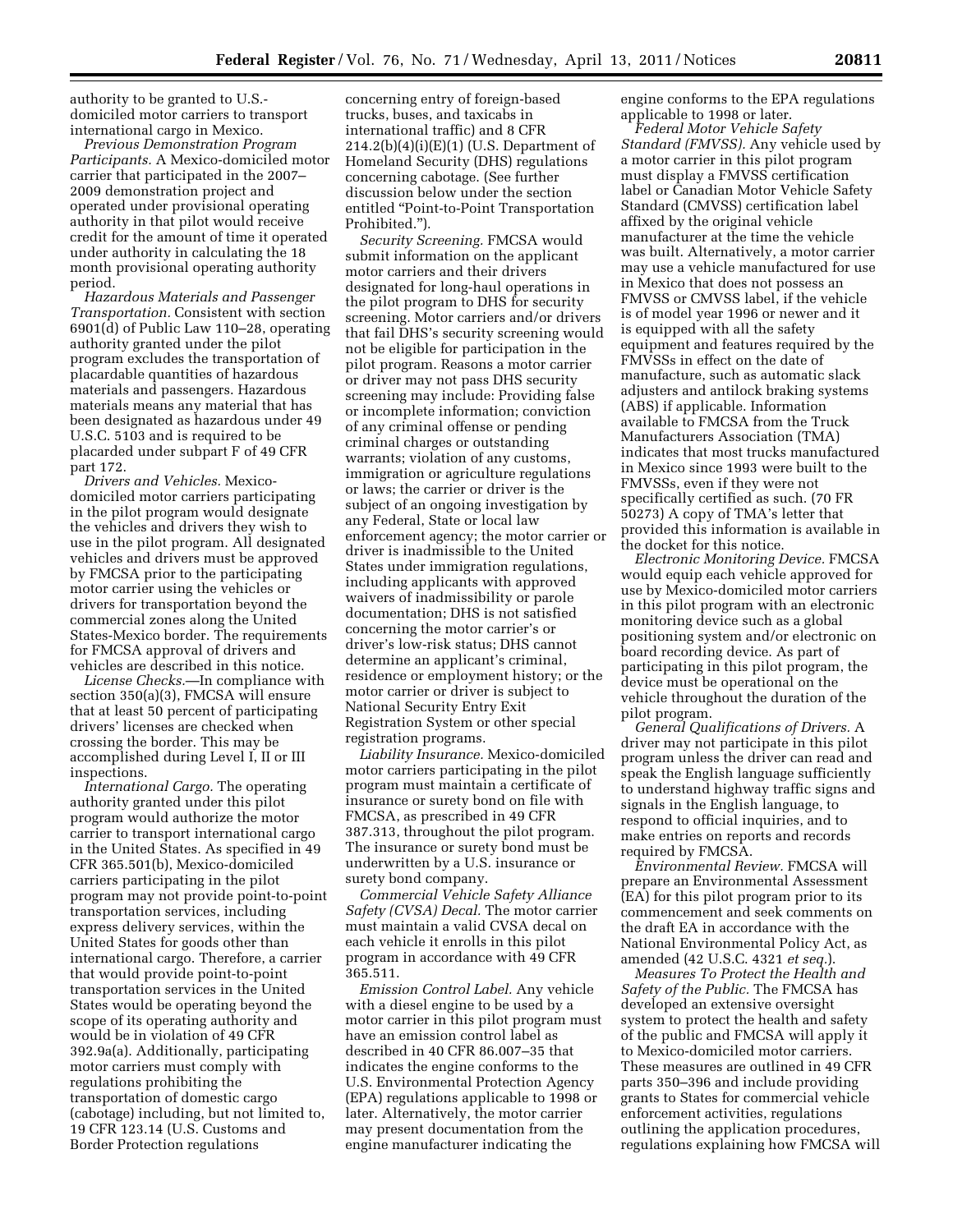assess safety ratings and civil penalties as well as amounts of possible civil penalties, insurance requirements, drug and alcohol testing requirements, commercial driver's license (CDL) requirements, general operating requirements, driver qualification requirements, vehicle parts and maintenance requirements, and hoursof-service requirements. These requirements apply to Mexicodomiciled carriers operating in this pilot program, just as they do to any commercial motor vehicle, driver, or carrier operating in the United States. The description below focuses on the main features of FMCSA's system to protect the health and safety of the public that are unique to this pilot program, but is not intended to imply that all regulations outlined above do not apply at all times.

*Other Federal and State Laws and Regulations.* Mexico-domiciled motor carriers participating in the pilot program are required to comply with all applicable Federal and State laws and regulations including, but not limited to, vehicle size and weight, environmental, tax, and vehicle registration requirements.

# **Process for Applying for OP–1(MX) Operating Authority**

The process for applying for participation in the pilot program begins with a 28-page application that gathers specific information about the carrier, its affiliations, its insurance, its safety programs, and its compliance with U.S. laws. In addition to providing general information, the carrier must complete up to 35 safety and compliance certifications and provide information regarding its systems for monitoring hours of service and crashes and complying with DOT drug and alcohol testing requirements.

To participate in the pilot program, a Mexico-domiciled motor carrier must, pursuant to existing regulations, submit  $(1)$  Form OP-1(MX), "Application to Register Mexican Carriers for Motor Carrier Authority to Operate Beyond U.S. Municipalities and Commercial Zones on the U.S.-Mexico Border''; (2) Form MCS–150, the ''Motor Carrier Identification Report''; and (3) notification of the means used to designate agents for service of legal process, either by submitting Form BOC–3, ''Designation of Agents—Motor Carriers, Brokers and Freight Forwarders,'' or a letter stating that the applicant will use a process agent service that will submit Form BOC–3 electronically. The forms are available on the Internet at *[http://](http://www.fmcsa.dot.gov/forms/print/r-l-forms.htm)* 

## *[www.fmcsa.dot.gov/forms/print/r-l](http://www.fmcsa.dot.gov/forms/print/r-l-forms.htm)[forms.htm.](http://www.fmcsa.dot.gov/forms/print/r-l-forms.htm)*

FMCSA would compare the information and certifications provided in the application with information maintained in databases of the governments of Mexico and the United States. The appropriate fee must be submitted, as applicable.

FMCSA developed special rules that govern Mexico-domiciled motor carriers during the application process and for several years after receiving OP–1(MX) operating authority. They are codified in 49 CFR 365.501 through 365.511. These rules impose requirements on Mexicodomiciled motor carriers in addition to those imposed on U.S.-domiciled motor carriers seeking operating authority.

# **Pre-Authorization Safety Audit**

A Mexico-domiciled carrier must satisfactorily complete the FMCSAadministered PASA required under FMCSA regulations before it is granted provisional authority to operate in the United States beyond the border commercial zones. The PASA is a review of the carrier's safety management systems including written procedures and records to validate the accuracy of the information and certifications provided in the application. The PASA will determine whether the carrier has established and exercises the basic safety management controls necessary to ensure safe operations. The carrier would not be granted provisional operating authority if FMCSA determines that its safety management controls are inadequate, using the standards in Appendix A to subpart E of 49 CFR part 365. Vehicles designated for cross-border long-haul operations within the United States would be inspected; if the vehicle passes the inspection, a CVSA decal would be affixed by the inspector.

Each PASA would be conducted in accordance with 49 CFR part 365. The carrier would be denied provisional operating authority if FMCSA cannot:

1. Verify available performance data and safety management programs.

2. Verify the existence of a controlled substances and alcohol testing program consistent with 49 CFR part 40. FMCSA would ensure that the carrier has information on collection sites and laboratories it intends to use.

3. Verify a system of compliance with hours-of-service rules in 49 CFR part 395, including recordkeeping and retention.

4. Verify the carrier has the ability to obtain financial responsibility as required by 49 CFR part 387, including the ability to obtain insurance in the United States.

5. Verify records of periodic vehicle inspections, as required by 49 CFR part 396.

6. Verify that each driver the carrier intends to assign to operate under the pilot program meets the requirements of 49 CFR parts 383 and 391. This would include confirmation of the validity of each driver's Licencia Federal de Conductor (LF) through the Mexican driver license information system and a check of the Mexican State licensing records and the Commercial Driver's License Information System (CDLIS) for violations, suspensions, etc.

7. Review of available data concerning safety history and other information necessary to determine familiarity with and preparedness to comply with the FMCSRs and Federal Hazardous Materials Regulations that apply to the transportation of non-placardable hazardous materials.

8. Evaluate safety inspection, maintenance, and repair facilities or management systems, including verification of records of periodic vehicle inspections.

9. Inspect each vehicle the carrier intends to operate under the pilot program unless the vehicle has received and displays a current CVSA decal.

10. Interview carrier officials to review safety management controls and evaluate any written safety oversight policies and practices.

11. Obtain any other information required by the FMCSA to complete the PASA.

Applicant carriers would designate and identify drivers and vehicles that will perform cross-border long-haul operations in the pilot program.1 FMCSA would verify driver qualifications, including confirming the validity of the driver's LF and review any Federal and State driver license history for traffic violations that would disqualify the driver for operations in the United States. FMCSA would also conduct an English Language Proficiency assessment of each participating driver to ensure compliance with 49 CFR 391.11(b)(2). The assessment would be conducted orally, in English, and would include a test on knowledge of U.S. traffic signs.

At the time of the PASA, FMCSA will inspect participating vehicles to determine whether they:

a. Comply with the FMVSSs; and

<sup>1</sup>Carriers' selection of specific vehicles to participate is limited to the new program only. Once the new program ends, carriers will not have the option of selecting specific vehicles. Instead, all vehicles that may enter the United States for carriers with OP–1 authority will be required to comply with all FMCSRs.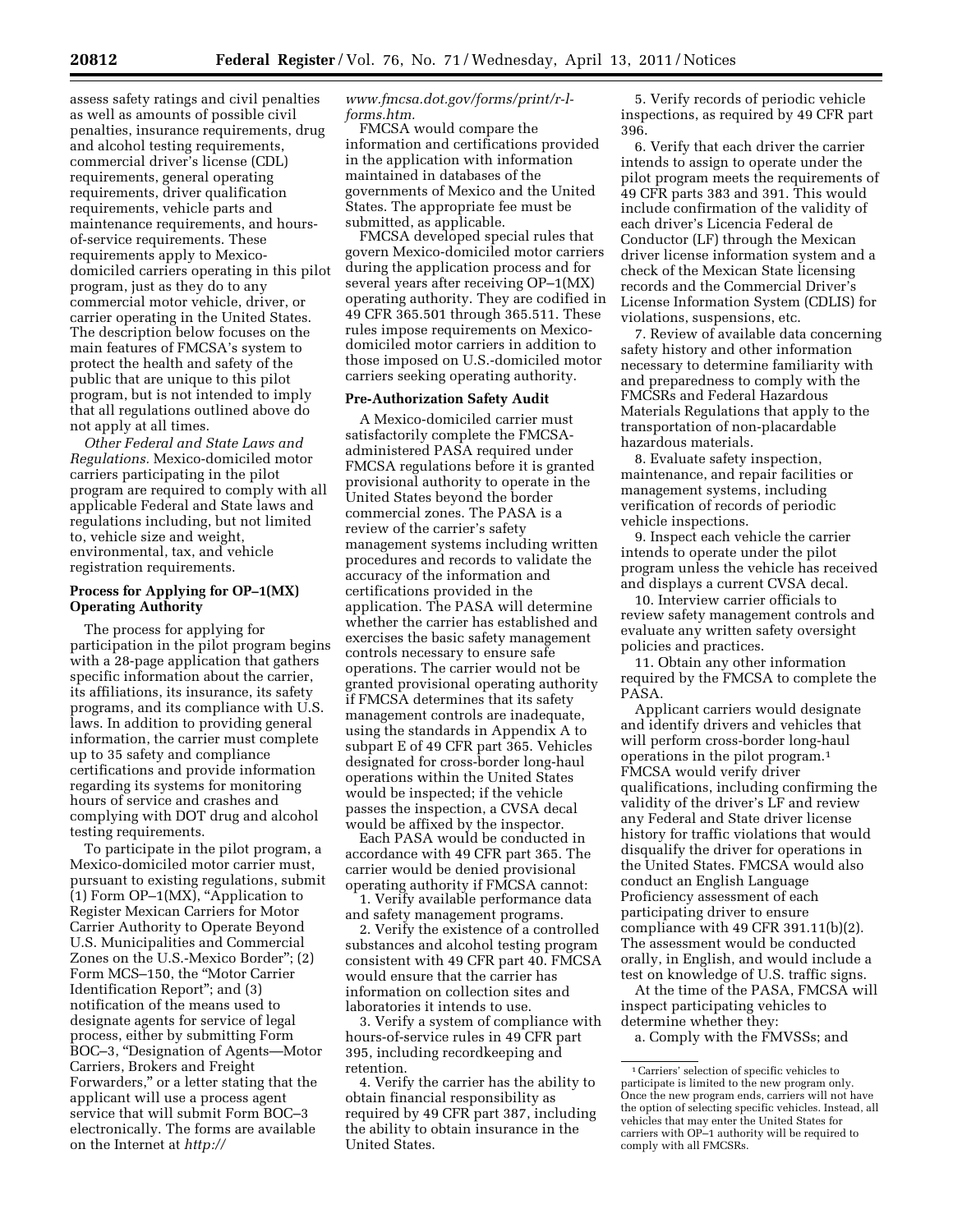b. Display an EPA emission control label indicating the engine conforms to the EPA regulations applicable to 1998 or later. Alternatively, the Mexicodomiciled motor carrier can present documents from the engine manufacturer indicating the engine conforms to the EPA regulations applicable to 1998 or later.

FMCSA will also obtain the following information but will not consider the information in its evaluation of the motor carrier for entry into the program:

a. Whether environmental posttreatment equipment or other emissionsrelated equipment has been installed on any vehicle designated for participating in the pilot program; and

b. The primary ports of entry the applicant Mexico-domiciled motor carrier intends to use. (There is no restriction on which ports of entry the carrier may use during the program. This information would be used to allocate FMCSA resources.)

#### **Issuance of Operating Authority**

If a carrier successfully completes the PASA and FMCSA approves its application, the Agency will publish a summary of the application as a provisional grant of authority in the FMCSA Register, at *[http://li](http://li-public.fmcsa.dot.gov/LIVIEW/pkg_html.prc_limain)[public.fmcsa.dot.gov/LIVIEW/](http://li-public.fmcsa.dot.gov/LIVIEW/pkg_html.prc_limain) pkg*\_*[html.prc](http://li-public.fmcsa.dot.gov/LIVIEW/pkg_html.prc_limain)*\_*limain.* In addition, FMCSA will publish comprehensive data and information on the PASAs conducted of Mexico-domiciled motor carriers that are granted authority to operate beyond the commercial zones on the U.S. Mexico border. However, no carrier would be authorized to conduct any cross-border long-haul transportation until it has made the insurance filings required by 49 CFR 365.507(e)(1) and designated a process agent as required by 49 CFR 365.503(a)(3). Additionally, no Mexicodomiciled motor carrier will be authorized to operate beyond the commercial zones of the United States-Mexico border until this notice-andcomment procedure is completed.

Upon granting provisional operating authority, FMCSA will assign a unique USDOT Number, including an ''X'' suffix, which identifies the CMVs authorized to operate beyond the municipalities and commercial zones on the United States-Mexico border.

#### **Termination of the Pilot Program**

The pilot program would operate for up to 3 years from the date FMCSA grants the first provisional certificate, unless the Agency collects sufficient data to draw statistically valid conclusions before 3 years elapse or if it is determined the continuation of the pilot program would not be consistent with the goals and objectives of the pilot, in which case the pilot may be terminated earlier.

Provisional or permanent operating authority may be suspended or revoked at any time during the pilot program if FMCSA determines that the carrier has failed to comply with the terms and conditions of the pilot program or if the carrier's safety performance does not meet the standards established in 49 CFR part 385. Operating authority may also be suspended or revoked if the motor carrier is found to have transported passengers or placardable quantities of hazardous materials in the United States, or is operating beyond the scope of its operating authority.

# **Operating in the United States Under OP–1(MX) Provisional Operating Authority**

Mexico-domiciled motor carriers with provisional operating authority are subject to the enhanced safety monitoring program of 49 CFR part 385, subpart B, and would be monitored on an on-going basis. Carriers committing any violations specified in 49 CFR 385.105(a) and identified through roadside inspections, or other means, may be subject to a compliance review, required to submit documentation of corrective action, and/or subject to enforcement action.

#### **Permanent Operating Authority**

Mexico-domiciled carriers that receive a satisfactory rating after a compliance review, complete at least 18 months of operation, and have no pending enforcement or safety improvement actions, are eligible for permanent authority in the pilot program. To maintain permanent authority, carriers must comply with all FMCSRs and continue to renew the CVSA safety decal every 90 days for 3 years. During the duration of the pilot program, carriers must update driver and vehicle records with FMCSA. Any additional vehicles or drivers the motor carrier wishes to include in the pilot program must be approved by FMCSA before the carrier may use the driver or vehicle for long-haul transportation.

Mexico-domiciled carriers that participate are eligible to convert their permanent authority granted during the pilot program to standard permanent authority, similar to U.S.-domiciled carriers, upon the completion of the pilot program. FMCSA intends this to be an administrative process that would occur once the pilot program ends.

# **Point-to-Point Transportation Prohibited**

Mexico-domiciled motor carriers are also subject to DHS and DOT cabotage requirements and are prohibited from providing domestic point-to-point transportation while operating in the United States. Vehicles and drivers violating the prohibition on domestic point-to-point transportation will be placed out of service under the DOT regulations and may be subject to civil penalties. DHS may also prohibit the driver from entering the United States in the future. FMCSA, in coordination with the International Association of Chiefs of Police (IACP), developed and is providing training to State and local law enforcement agencies on the cabotage requirements.

#### **Monitoring, Oversight and Enforcement**

FMCSA would monitor the operational safety of all Mexicodomiciled motor carriers participating in the pilot program. To accomplish this, FMCSA would work closely with State CMV safety agencies, the lead Motor Carrier Safety Assistance Program agencies, IACP, CVSA, DHS, and others. Field monitoring would include inspections of vehicles, verification of compliance with the terms of the motor carrier's operating authority, driver license checks, crash reporting, and initiation of enforcement actions, when appropriate.

Monitoring and oversight of carriers and drivers participating in the pilot program would vary depending on the experience and safety record of the carrier. Stage 1 of the program would require the motor carrier's participating trucks and drivers to be inspected every time a vehicle crosses the border northbound. Stage 1 vehicles must display current CVSA decals.

Carriers would progress to Stage 2 only after FMCSA evaluates the performance of the carrier during Stage 1. A carrier will be permitted to progress to Stage 2 in the pilot program if FMCSA determines that the carrier has out-of-service rates that are at or below the U.S. national averages and its Safety Management System (SMS) scores for trucks operating in the pilot program are below the FMCSA threshold levels. Once a motor carrier is in Stage 2, inspections at the border crossings would be at a rate similar to that of other Mexico-domiciled motor carriers that cross the United States-Mexico border. Stage 2 vehicles still must display current CVSA decals.

After the motor carrier successfully completes a compliance review and receives a satisfactory rating within 18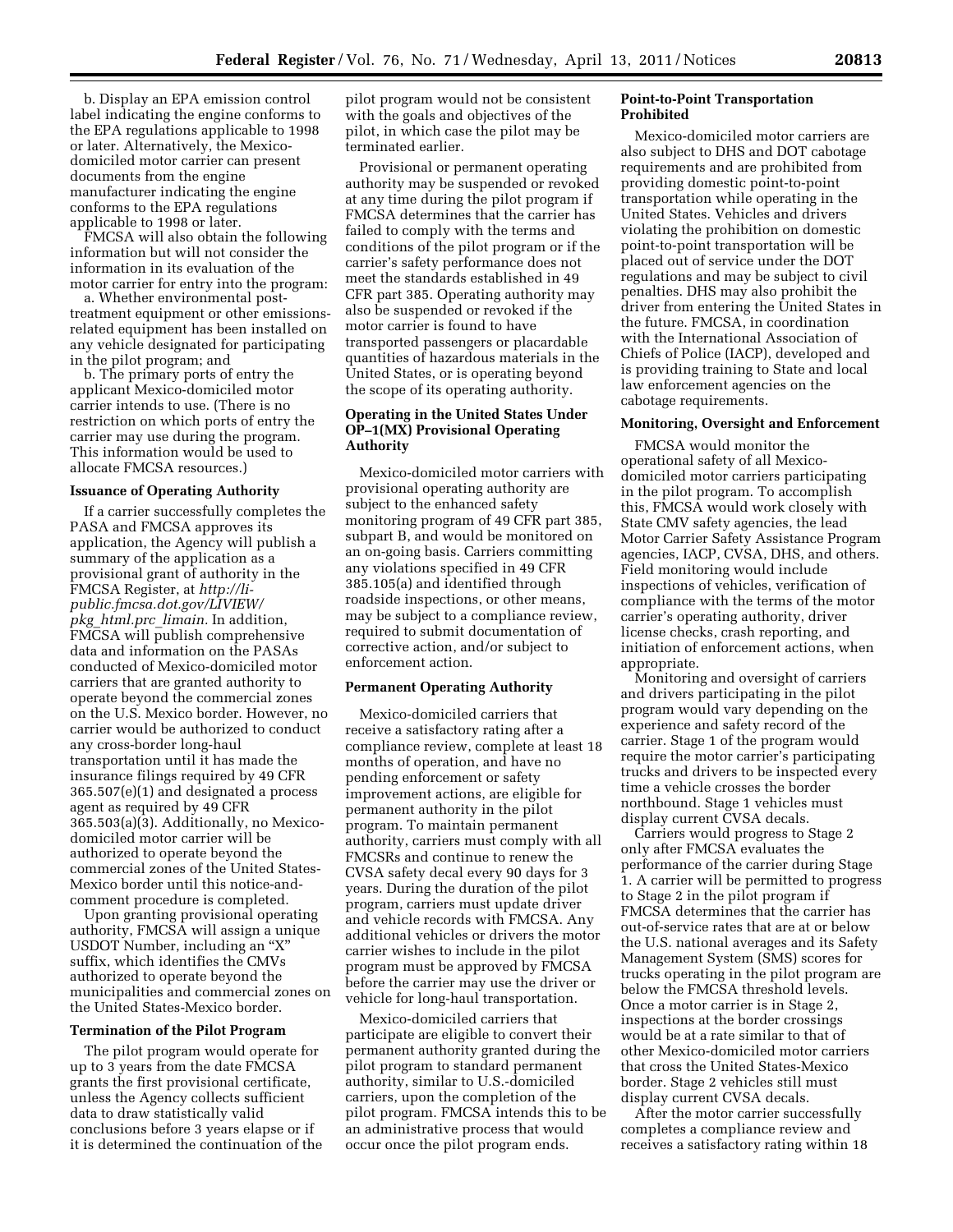months of beginning cross-border longhaul operations, and completes 18 months of operation with provisional operating authority, the motor carrier would be granted permanent authority. The vehicles and drivers would be inspected at the border crossings at the same rate as commercial zone carriers. CMVs operating in the United States must display current CVSA decals for 3 years from the date the carrier is granted permanent operating authority.

All participating long-haul vehicles must have a FMCSA-issued electronic monitoring device installed and activated at all times. These devices would allow FMCSA to monitor compliance with pilot program requirements, including hours of service requirements and domestic point-topoint transportation prohibitions.

Monitoring would also include electronic data collection and analysis. Data collected as a result of field monitoring and other activities would be entered into FMCSA databases and made available for public review on FMCSA's Web site. The data would be tracked and analyzed to identify potential compliance and safety issues. Appropriate action would be taken to resolve identified compliance and safety issues. This could include suspension, revocation of operating authority, or the initiation of other enforcement action against a motor carrier or driver. FMCSA will conduct ongoing monitoring to determine if the pilot program is having adverse effects on motor carrier safety.

Enforcement is a key component of the monitoring and oversight effort. FMCSA is providing ongoing training and guidance to Federal and State auditors, inspectors and investigators to ensure the adequacy of their knowledge and understanding of the pilot program and the procedures for taking enforcement actions against carriers or drivers participating in the pilot.

To ensure carrier compliance with operating authority limitations, including the prohibition of domestic point-to-point transportation of cargo in the United States, FMCSA and IACP developed and implemented a training program that provides State and local officials detailed information on cabotage regulations and enforcement procedures.

FMCSA would require roadside enforcement officers to follow DHS guidance concerning the enforcement of DHS cabotage regulations. This material is incorporated into the CVSA North American Standard Inspection Course and previously provided to roadside enforcement officers.

FMCSA will also monitor the insurance filings of participating carriers to ensure that there are no lapses in coverage.

# **List of Federal Motor Carrier Safety Laws and Regulations for Which FMCSA Will Accept Compliance With a Corresponding Mexican Law or Regulation**

The Secretary of Transportation will accept only three areas of Mexican regulations as being equivalent to U.S. regulations. The first area is the set of regulations governing Mexican Commercial Driver's Licenses (CDL). The United States' acceptance of a Mexican LF dates back to November 21, 1991, when the Federal Highway Administrator determined that the Mexican CDLs are equivalent to the standards of the U.S. regulations and entered into a Memorandum of Understanding (MOU) with Mexico.

FMCSA is in the process of updating this MOU.2 As part of this process, on February 17, 2011, representatives from FMCSA, CVSA and the American Association of Motor Vehicle Administrators visited a Mexican driver license facility, medical qualification facility, and test and inspection location. During these site visits FMCSA and its partner organizations observed Mexico to have rigorous requirements for knowledge and skills testing that are similar to those in the United States. In addition, Mexico requires that all new commercial drivers undergo training prior to testing and requires additional retraining each time the license is renewed. In contrast, U.S. regulations do not currently require any specific training prior to testing for, or renewal of, a U.S. CDL.

Mexico will disqualify a driver's LF for safety infractions or testing positive for the use of drugs. Because Mexico's disqualification standards are not identical to U.S. standards, FMCSA has developed a system to monitor the performance of Mexico-licensed drivers while operating in the United States and to disqualify these drivers if they incur violations that would result in a U.S. driver's license being suspended. In addition, the United States has access to traffic violation data for violations that occur in Mexico and are associated with the Mexican LF. Finally, FMCSA would require that any driver designated by a Mexico-domiciled carrier for long-haul transportation provide the United States with a copy of the driving record for any Mexican State driver's license he or she may also hold. FMCSA would combine

any violations from the driver's record in the United States, the driver's Mexican federal record, and the driver's Mexican State record to determine if the driver would be disqualified from driving under the standards set forth in 49 CFR 383.51. Therefore, FMCSA is not relying solely on Mexico's disqualification standards, but is imposing its own standards in addition to any disqualifications that may be taken by the Mexican government.

Second, the Secretary of Transportation will also consider that physical examinations conducted by Mexican doctors and drug testing specimens collected by Mexican medical collection facilities are equivalent to the process for examinations conducted, and test specimens collected, in the United States. In Mexico, in order to obtain the LF a driver must meet the requirements established by the Ley de Caminos, Puentes y Autotransporte Federal (LCPAF or Roads, Bridges and Federal Motor Carrier Transportation Act) Article 36, and Reglamento de Autotransporte Federal y Servicios Auxiliares (RAFSA, or Federal Motor Carrier Transportation Act) Article 89, which states that a Mexican driver must pass the medical examination required by Mexico's Transport and Communications Ministry (SCT), Directorship General of Protection and Prevention Medicine in Transportation (DGPMPT). This is the same medical exam performed on applicants in all modes of transportation (airline pilots, merchant mariners, and locomotive operators). The medical examination may be completed by government doctors or certified private physicians.

FMCSA examined the Mexican medical fitness for duty requirements and has found that the Mexican physical qualification regulations are more prescriptive, detailed, and stricter than those in the United States. For example, Mexican regulations address body mass index, cancers and tumors, skin and appendages, psychiatric and psychological disorders, and have specific standards for evaluation of the ear, nose and throat and the genitourinary system. These are all areas for which the United States has no regulatory standards. The only notable difference involves vision. Mexico only requires red color vision while the United States requires a color vision test for at least red, green, and yellow. FMCSA believes that, taken as a whole, Mexico's medical regulations are comparable to those in the United States, and provide a level of safety at least equivalent to the U.S. regulations. FMCSA also notes that Mexico's

<sup>2</sup>FMCSA notes it is also updating a similar MOU with Canada.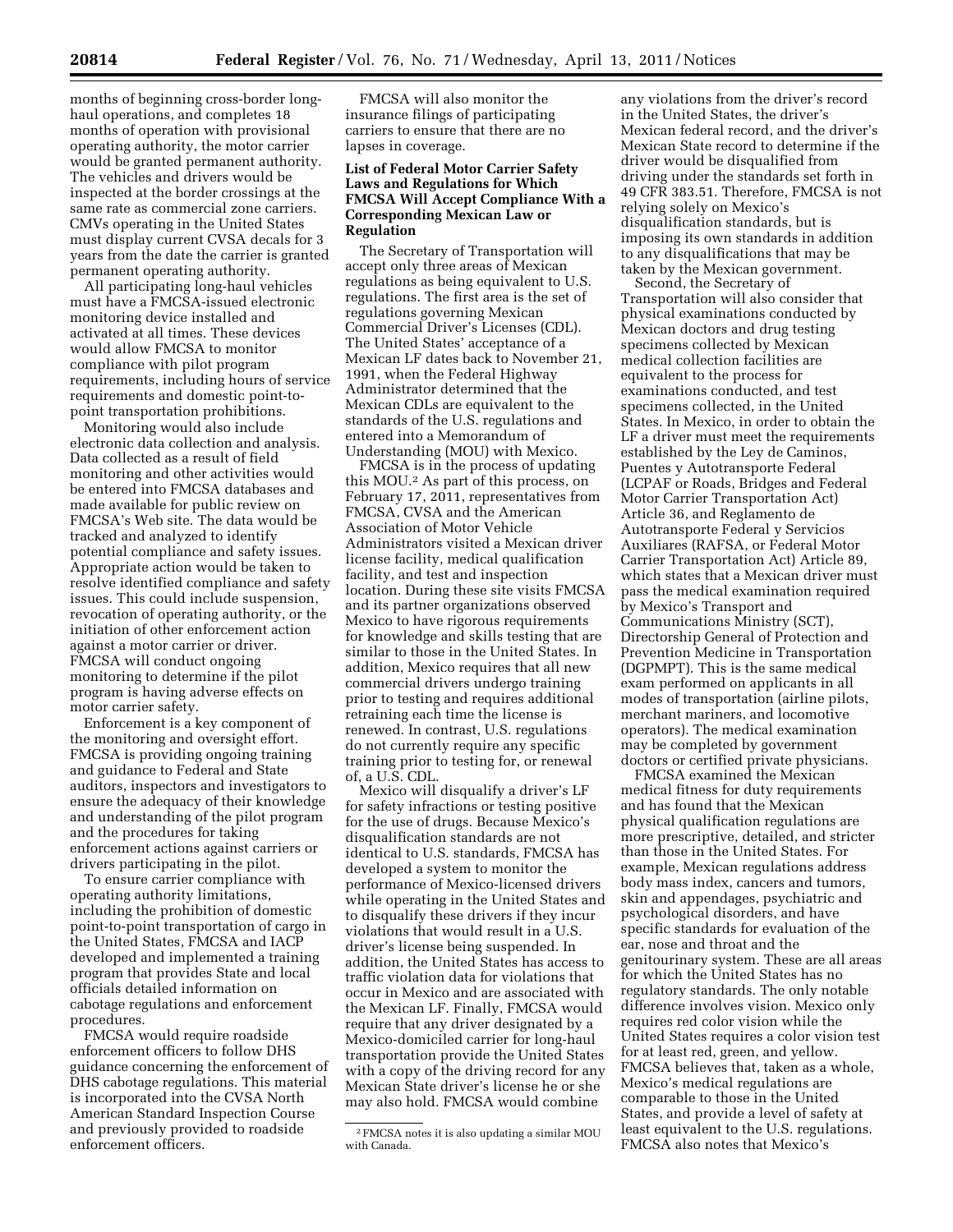medical examinations are performed almost exclusively by physicians at Mexican government facilities, and when performed by private doctors, those doctors are specifically approved by the SCT.

Third, controlled substances testing in Mexico is conducted by personnel from SCT. DOT and SCT have implemented a MOU, under which Mexico has agreed to collect drug testing specimens using U.S. specimen collection procedures,

including chain of custody requirements, and U.S. collection forms to ensure the integrity of the sample. DOT has translated its drug testing collection forms into Spanish as part of this MOU. Although most Mexican carriers that participated in the previous pilot program sent its drivers to U.S. collection facilities, the Secretary of Transportation would accept a drug test using a specimen collected in Mexico using our forms and procedures.

Samples collected in Mexico would be tested at laboratories located in the United States that are certified by the Department of Health and Human Services under its National Laboratory Certification Program.

Table 1 below outlines the specific U.S. and Mexican regulations in the three areas where the Mexican regulations or processes are being accepted as meeting U.S. requirements.

|--|

| Description                                                     | <b>United States</b>                                                                                                                                                                                                    | Mexico                                                                                                                                                                                                                                                                                                                                                                                                                                                                                                                        |  |  |
|-----------------------------------------------------------------|-------------------------------------------------------------------------------------------------------------------------------------------------------------------------------------------------------------------------|-------------------------------------------------------------------------------------------------------------------------------------------------------------------------------------------------------------------------------------------------------------------------------------------------------------------------------------------------------------------------------------------------------------------------------------------------------------------------------------------------------------------------------|--|--|
| Drug and Alcohol Testing Procedures-Ran-<br>dom Testing         |                                                                                                                                                                                                                         | · Reglamento del Servicio de Medicina<br>Preventiva del Transporte.<br>• Requires random drug testing by motor car-<br>rier at a 50 percent rate.<br>• Government conducts random drug testing<br>at terminals, ports of entry, and specific<br>areas along corridors.                                                                                                                                                                                                                                                        |  |  |
| Drug and Alcohol Testing Procedures-Collec-<br>tion of Samples. | • Collection procedures outlined and detailed<br>description of the custody.                                                                                                                                            | • Reglamento del Servicio de Medicina<br>Preventiva del Transporte.<br>• DGPMPT-IT-02-01; DGPMPT-PE-02-F-<br>01.<br>$\bullet$ DGPMPT-PE-02.<br>• DGPMPT-IT-02-01 thru 08.<br>• Collection procedures have been ISO cer-<br>tified.<br>• The United States and Mexico have a<br>Memorandum of Understanding that Mexico<br>will, when collecting samples to satisfy U.S.<br>drug testing regulations, use U.S. collection<br>procedures and forms. These forms have<br>been translated into Spanish and provided<br>to Mexico. |  |  |
| Drug and Alcohol Testing Procedures-Labora-<br>tory Testing.    | • Laboratories approved by the U.S. Depart-<br>ment of Health and Human Services.                                                                                                                                       | • Reglamento del Servicio de Medicina<br>Preventiva del Transporte.<br>$\bullet$ DGPMPT-PE-01-IE-01.<br>• Regulations and procedures are equivalent<br>to U.S. standards.<br>• Laboratory is not certified due to lack of<br>proper equipment and other procedural re-<br>quirements.                                                                                                                                                                                                                                         |  |  |
| Commercial Driver's License-Issuance                            | • Outlines the knowledge, skills and testing<br>procedures required to obtain a commercial<br>driver's license.                                                                                                         | • Ley de Caminos, Puentes y Autotransporte<br>Federal.<br>$\bullet$ Articlos<br>89 y<br>90,<br>Reglamento de<br>Autotransportes<br>Federal<br>Servicio<br>$\mathsf{v}$<br>Auxilares.<br>• Driver must provide proof of medical quali-<br>fication, proof of address, and training (both<br>skills and knowledge).<br>• Must be renewed every 5 years (every 3                                                                                                                                                                 |  |  |
| Commercial Driver's License- Training                           | • Outlines special training requirements for<br>longer combination vehicle drivers on basic<br>operation, safe operating practices, ad-<br>vanced operations and non-driving activities<br>training and an orientation. | years for hazardous material category).<br>• Articulo 36, 37, y 57 Ley de Caminos,<br>Puentes y Autotransporte Federal.<br>• Articlos 89 y 90,<br>Reglamento de<br>Autotransportes<br>Federal<br>Servicio<br>y<br>Auxilares.<br>• Programa Minimo de Capacitacion para<br>Conductores<br>del<br>Servicios<br>de<br>Autotransporte<br>Federal<br>y Transporte<br>Privado, Para Referendo de Carga General<br>(Tractorcamion Quinta Rueda y Camion<br>Utitario).                                                                |  |  |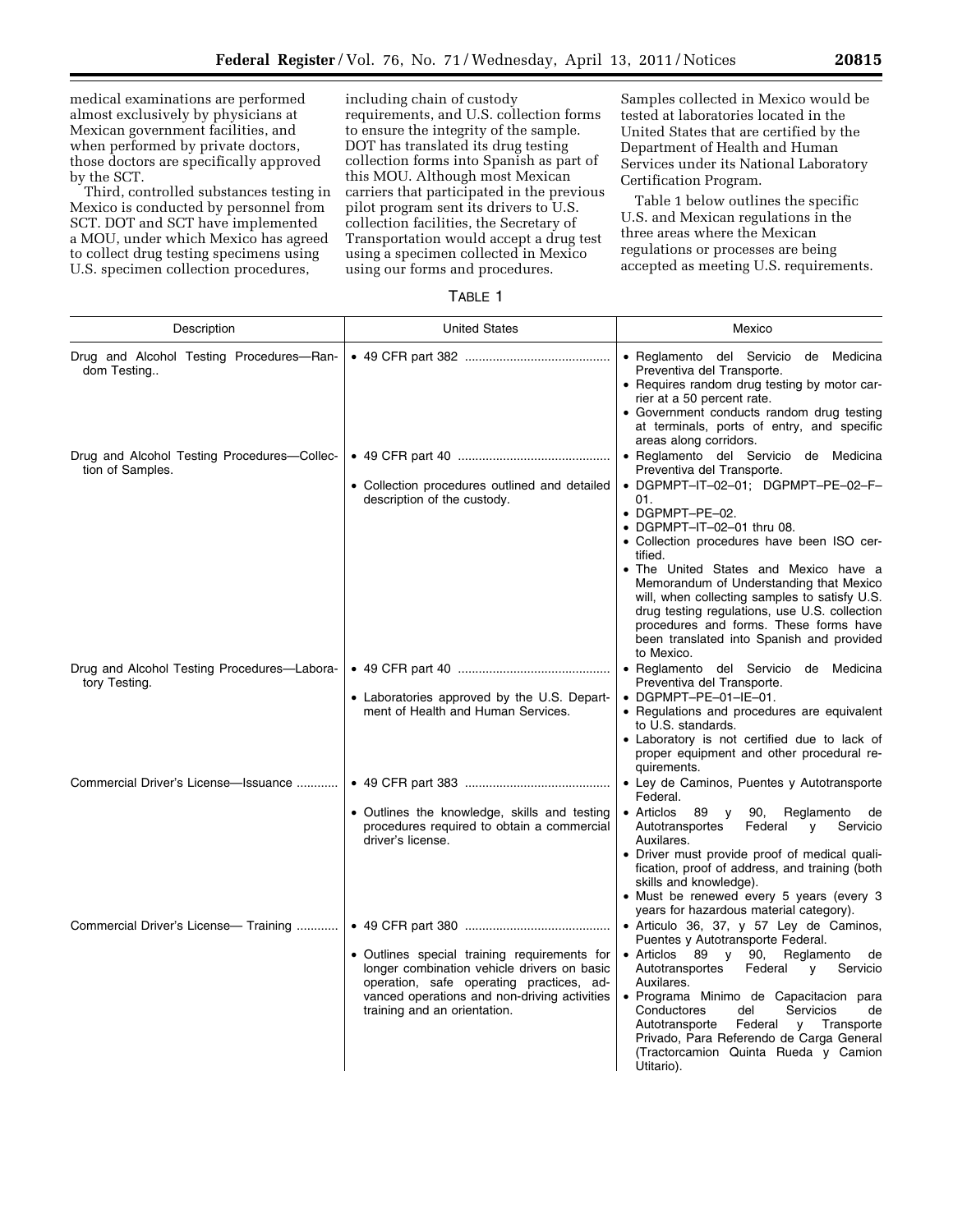| Description                                   | <b>United States</b>                                                                                                                                                            | Mexico                                                                                                                                                                                                                                                                                                                                                                                                                                                                                                                                                                                                                                                                                                                                                                                                                                                               |  |  |
|-----------------------------------------------|---------------------------------------------------------------------------------------------------------------------------------------------------------------------------------|----------------------------------------------------------------------------------------------------------------------------------------------------------------------------------------------------------------------------------------------------------------------------------------------------------------------------------------------------------------------------------------------------------------------------------------------------------------------------------------------------------------------------------------------------------------------------------------------------------------------------------------------------------------------------------------------------------------------------------------------------------------------------------------------------------------------------------------------------------------------|--|--|
|                                               | • Outlines special training requirements for<br>entry level drivers on driver qualifications,<br>hours of service, driver wellness, and whis-<br>tleblower protection training. | • Outlines 41 hours of training requirements<br>(theory) for new drivers transporting general<br>cargo on General Introduction to Driving,<br>Road Safety Education, Defensive Driving,<br>Vehicle Operations, Preventive Mainte-<br>nance and Emergency Repair, Latest Regu-<br>lations, plus 100 hours of practical driving<br>(behind the wheel), Practical Defensive<br>driving (8 hours) and practical emergency<br>repair (6 hours).<br>• Outlines 58 (theory and practical) hours of<br>continued training for returning drivers<br>transporting general cargo on General Intro-<br>duction, Health and Safety, Road Safety<br>Education, Human Relations, Family and<br>Lifestyle, Latest Rules and Technological<br>Advances.<br>• Outlines 16 hours of continuing education<br>for drivers with a licencia federal de con-                                 |  |  |
| Commercial Driver's License-Disqualifications | • Outlines CDL disqualifications for major and<br>serious traffic violations.                                                                                                   | ductor.<br>• Ley de Caminos, Puentes y Autotransporte<br>Federal.<br>· Reglamento del Servicio de Medicina<br>Preventiva del Transporte.<br>• Provides for the disqualification of drivers<br>for major and serious traffic violations.<br>• License can be canceled by a judge.<br>• License can be canceled for three speeding<br>violations in a one year period.<br>• License can be canceled for leaving the<br>scene of an accident without notifying the<br>closest authority or abandoning the vehicle.<br>• License can be canceled for altering the li-<br>cense.<br>• License can be canceled for failing a drug<br>test.<br>• License cannot be obtained after failing a<br>drug test without proof of success<br>completion of a rehabilitation program.<br>• License can be suspended for failing to pro-<br>vide accurate information on application. |  |  |
|                                               | • US—Requires a comprehensive physical<br>and psychological examination.<br>• Medical examination is currently separate<br>from the CDL issuance process.                       | • Cancellation is valid for 10 years-cannot<br>obtain a license for 10 years.<br>• Reglamento del Servicio de Medicina<br>Preventiva del Transporte.<br>• Requires a comprehensive physical and<br>psychological examination.<br>• Medical examination is a pre-requisite to<br>obtaining an LF.<br>• Medical examination may be required while<br>the driver is "in operation" (on duty) to de-<br>termine if the driver is still qualified to drive.                                                                                                                                                                                                                                                                                                                                                                                                               |  |  |

## TABLE 1—Continued

#### **Information and Reporting**

FMCSA is committed to transparency during this pilot program. As a result, the Agency would be maintaining data on the pilot program on its Web site at *[http://www.fmcsa.dot.gov.](http://www.fmcsa.dot.gov)* FMCSA would use this site to post current information about the pilot program including, but not limited to, PASAs, the carriers participating, the vehicles approved for cross-border long-haul transportation, the results of roadside inspections for each carrier, and the number of trips into the United States beyond the commercial zones and the

States traveled by program participants. FMCSA would also publish in the **Federal Register** comprehensive data and information on PASAs conducted on Mexico-domiciled carriers that are granted authority to operate beyond the border commercial zones.

The Department and Mexico's SCT would establish a monitoring group to supervise the implementation of the pilot program and to find solutions to issues affecting the operational performance of the pilot. The group would generally convene monthly in person, by video conference or by

telephone. This group, composed of DOT and SCT employees, would discuss any issues that arise for carriers of either country, as they participate in the pilot program, and recommend changes as needed.

FMCSA is also establishing an oversight and monitoring mechanism by utilizing a Federal advisory committee. This committee would be made up of stakeholders and will be a subcommittee of the MCSAC. The monitoring group's objective is to review the implementation of the pilot program and recommend solutions to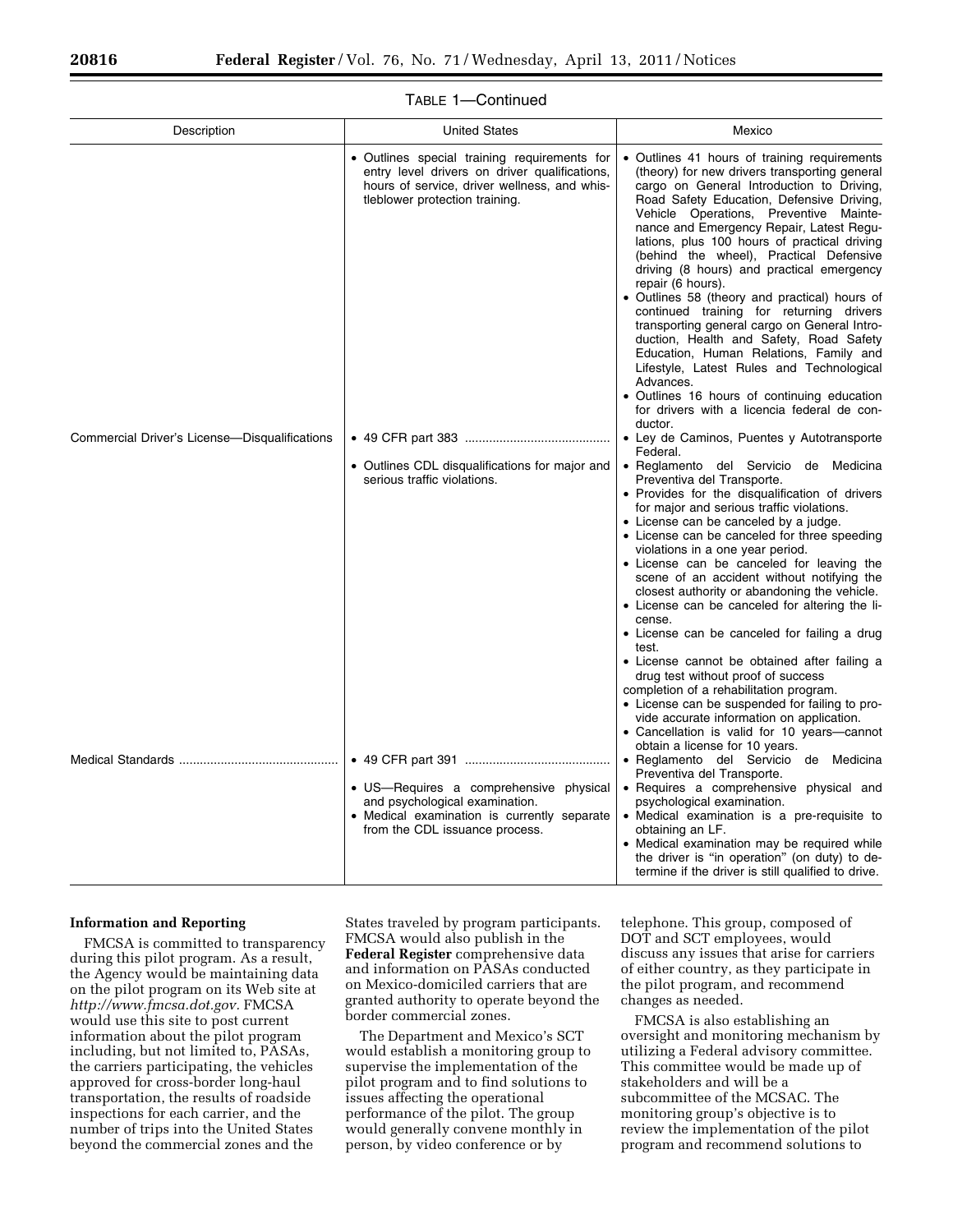issues affecting the operational performance of the pilot program.

The Department would be providing reports to Congress regarding this pilot program on an annual basis. These reports will be posted on FMCSA's Web site. Additionally, at the conclusion of the pilot program the Department would report to Congress the findings, conclusions, and recommendations of the program.

Additionally, the Department's OIG will be completing reviews of the pilot program within 6 months of its start and within 6 months of its completion. These reports would be posted on the Web site.

## **Program Evaluation**

The objective of the pilot program is to collect and evaluate data on the safety performance of Mexico-domiciled carriers interested in and qualified to take advantage of the cross-border longhaul provisions of NAFTA. This study is to be completed to satisfy the requirement in the Agency's pilot program authority that requires ''[a] specific data collection and safety analysis plan that identifies a method of comparison.'' (49 U.S.C. 31315(c)(2)(B)). Safety performance would be measured primarily in terms of violations assessed at the roadside, as a result of inspections conducted at traditional weigh stations, ports of entry, or during traffic enforcement activities. From these data, violation rates would be calculated for participating carriers, measuring the percentage of inspections having a particular type of violation. These violations rates include overall vehicle and driver out-of-service rates, as well as other violation rates pertaining to specific requirements of the FMCSRs. Many of these violation rates would capture information currently captured in the Agency's Compliance, Safety, Accountability program metrics.

Using the performance metrics described above, and up to 3 years of data collected during the pilot program, statistical tests would be performed to compare the safety performance of the Mexico-domiciled carriers participating in the pilot program with the overall performance of carriers domiciled in the United States. Specifically, using commonly accepted statistical practices

for each metric, the Agency would test the "null hypothesis" that Mexicodomiciled carriers that may take future advantage of NAFTA's cross-border long-haul provisions will perform as well or better than the average carrier domiciled in the United States. Based on the data during the pilot program, FMCSA will either reject this null hypothesis (*i.e.,* conclude that the Mexico-domiciled carriers interested in and qualified to receive long-haul operating authority in the United States will perform worse than the average U.S.-domiciled carrier), or will conclude that the data collected do not allow one to reject this null hypothesis.

The degree to which differences in safety performance can be detected between the two populations depends, in part, on the total number of inspections performed on the carriers participating in the pilot program. The Agency seeks to detect statistically significant differences in the violation rates between the two populations when such differences are two percentage points in magnitude or greater, at a level of 90 percent confidence (see discussion below under the section heading ''Target Number of Inspections''). Differences less than two percentage points in magnitude between the two populations would not be considered meaningful by the Agency.

#### **Target Number of Inspections**

A sample size of 4,100 roadside inspections performed on pilot program participants will allow the Agency to detect differences in violation rates of two percentage points or greater at the 90% level of confidence. This confidence level can be interpreted as follows: for each metric being compared, there is a less than or equal to 10% chance of concluding from the study that there is at least a two percentage point difference in the violation rates between the two populations when, in fact, there is not; or not concluding from the study that there is at least a two percentage point difference when, in fact, there is. We also note that a 90% confidence level is a commonly used level of confidence for statistical studies.

This sample size of 4,100 inspections will allow the Agency to detect two

percentage point differences in any violation rate. For many metrics, however, fewer inspections will be required to achieve the same level of statistical power. This stems from the fact that for a violation rate, which is a proportion, the precision of the sample estimate depends on the value of the violation rate itself. Violation rates calculated from the study that are at or close to 50% will have the lowest level of precision, and rates that are larger or smaller than 50% will have higher levels of precision. For example, the average vehicle out-of-service rate for U.S. carriers is approximately 20%. As a result, a two percentage point difference in the vehicle out-of-service rates between the two populations can be detected with a sample size of approximately 2,800 inspections. This same sample size of 2,800 inspections will also allow the Agency to detect a two percentage point difference in the driver out-of-service rates (which is currently approximately 5% for U.S. carriers).

#### **Target Number of Carriers**

FMCSA anticipates that carriers participating in the pilot program will perform, on average, one long-haul border crossing per week per truck, and will have, on average, two trucks participating in the pilot program. Based on these characteristics, and an assumed attrition rate of 25% after 18 months of participation in the pilot program, the Agency calculates that a total of 46 carriers participating in the program will be sufficient to achieve a target of 4,100 inspections within 3 years. A total of 31 participating carriers will be sufficient for achieving a target of 2,800 inspections. However, if participating carriers have fewer average crossings per week or fewer vehicles enrolled in the pilot program, more carriers would be needed to achieve the desired target level of inspections. Conversely, if participating carriers have more crossings per week, or more vehicles enrolled, fewer carriers would be needed. Table 2 below provides estimates for the number of carriers needed to participate in the pilot, in order to achieve an inspection target of 4,100 inspections within 3 years: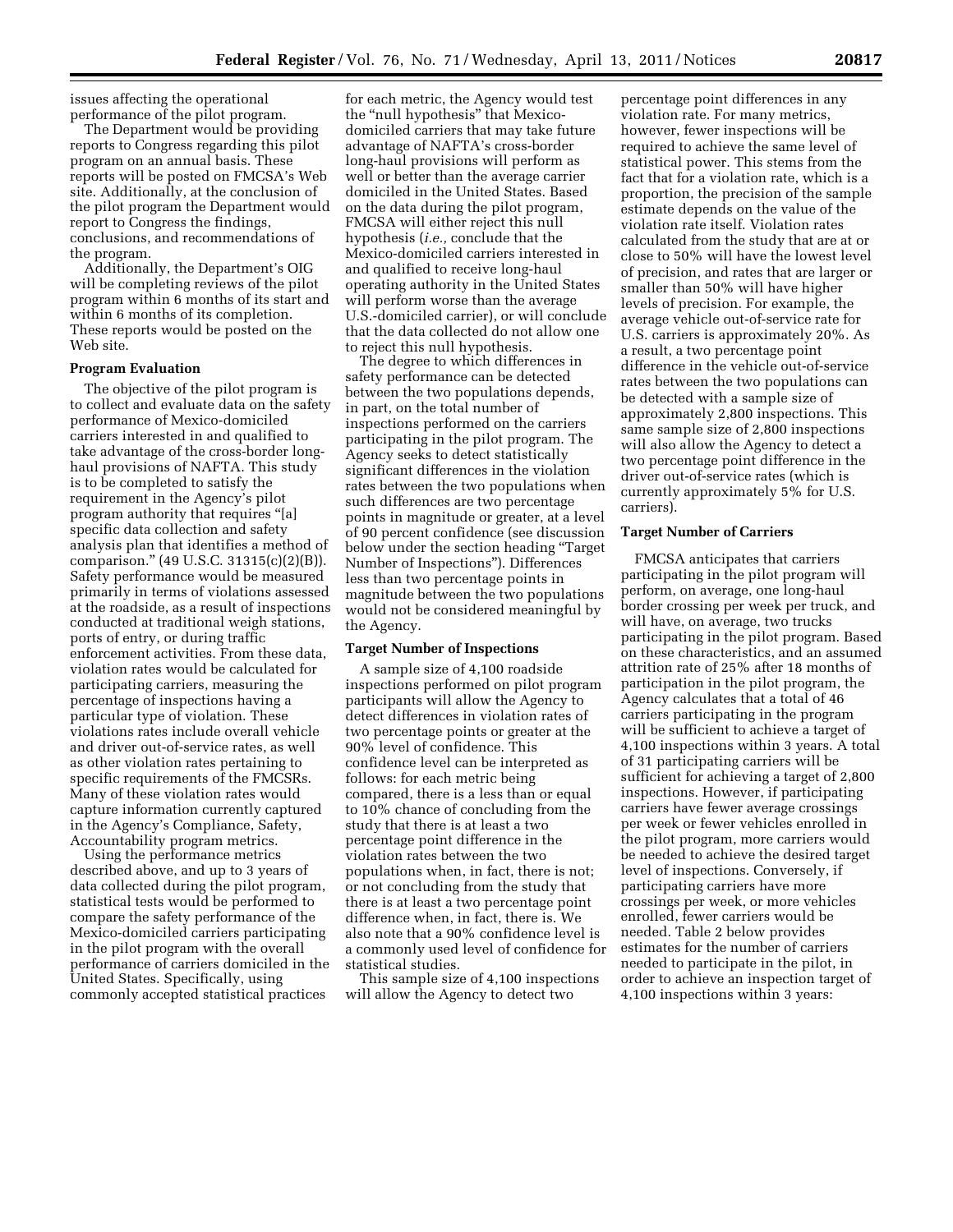TABLE 2—NUMBER OF PILOT PROGRAM CARRIERS REQUIRED TO ACHIEVE A TARGET OF 4,100 INSPECTIONS, BY VEHICLES ENROLLED PER CARRIER AND CROSSINGS PER WEEK PER CARRIER

| Average Number Enrolled Vehicles |           | Average number of carrier<br>crossings per week |        |        |
|----------------------------------|-----------|-------------------------------------------------|--------|--------|
|                                  |           |                                                 |        |        |
| C                                | 182<br>91 | 91<br>46                                        | 46<br> | 30<br> |
| Q<br>4                           | 61<br>46  | 30<br>                                          | <br>   | .<br>  |
| 5                                | 36        |                                                 |        |        |

The Agency recognizes that the stipulated number of carriers needed for this analysis is lower than the target sample size originally cited for the previous demonstration project. A lower number of carriers will be needed in this program for two reasons. First, the target sample size stipulated for the earlier demonstration project was based on an effort to estimate differences in crash rates between U.S. carriers and program participants. Sample size requirements for estimating differences in crash rates are difficult to determine because the exposure (*i.e.,* vehicle miles traveled) for the program participants, as well as the variability in this exposure, is unknown. Moreover, crashes are, in fact, rare events, and it is not likely that many, if any, will be recorded during this current effort. For these reasons, the current study focuses on measuring safety performance primarily in terms of violation rates. When estimating violation rates, the sampling unit is an inspection, rather than a carrier. The number of required carriers stipulated herein is merely an estimate of the number of carriers needed to achieve the target level of inspections.

It is also noted that this pilot program would run for up to 3 years, rather than the one and a half year duration of the demonstration project. As a result, it is anticipated that there may be more data collected from the participating carriers.

The Agency does not know how many Mexico-domiciled carriers are interested in taking advantage of the cross-border long-haul provisions of NAFTA and capable of satisfactorily completing a PASA and security screening. Currently, there are approximately 6,900 Mexican carriers operating strictly within the border commercial zones as well as approximately 1,000 U.S.-wned "certificate" carriers domiciled in Mexico and having limited operating authority in the United States. Although it is conceivable that a large number of these carriers would be interested in taking advantage of the NAFTA cross border provisions, and qualified to do

so, based on experience to date, such a level of participation is not anticipated. In the 2007 demonstration project, for example, there were 775 initial applicants, of which only 29, or 4%, completed all of the required paperwork and passed the required vetting process. Based on this data, one might set an upper limit on the total number of Mexico-domiciled carriers both capable of and interested in taking advantage of the NAFTA cross-border long-haul provision at 316 carriers  $(.04 \times 7,900)$ .

# **Representativeness of Data from the Pilot Study**

If this pilot program demonstrates that Mexico-domiciled carriers are as safe as the average U.S. domiciled carrier, FMCSA would expect to use the same application and screening process for post-pilot program Mexico-domiciled carriers seeking long haul authority. Thus, carriers participating in the pilot program would be representative of carriers seeking and receiving such authority in the future.

It has also been argued that using roadside inspection data to compare carriers domiciled in the United States with Mexico-domiciled carriers participating in the pilot program is not valid because inspections performed on U.S. carriers are targeted. That is, inspectors often use recommendations generated from computer software, or perform a cursory visual inspection of the vehicle, to determine which vehicles to inspect. Hence these roadside inspections are not truly random, and violation rates (such as out-of-service rates) generated from such data are biased. Studies completed more than 15 years ago suggested that this bias in U.S. carrier out-of-service rates is minimal. To assess if such a bias currently exists, and to determine its extent, the Agency would concurrently conduct a study of U.S. carrier violation rates, using inspection data collected on a random basis from U.S. carriers for a 2-week period during the course of the pilot program.

### **Independent Data**

FMCSA plans to conduct an independent analysis of data collected from the 4 currently active Mexican carriers with ''grandfathered,'' pre-1982 operating authority in the United States, the 501 Mexican-owned carriers with current operating authority as a result of being domiciled in the United States, and the 1336 Mexico-domiciled private and exempt motor carriers that received a certificate of registration to operate beyond the commercial zones between 1988 and 2002. A separate analysis of these carriers' safety performance would be conducted to supplement the analysis of the carriers operating under the pilot program.

# **Request for Comments**

FMCSA requests public comment from all interested persons on the pilot program outlined in this notice. The Agency intends the pilot program to be the means of validating its safety oversight regime for a cross-border longhaul trucking program.

All comments received before the close of business on the comment closing date indicated at the beginning of this notice will be considered and will be available for examination in the docket at the location listed under the address section of this notice. Comments received after the comment closing date will be filed in the public docket and will be considered to the extent practicable. In addition to late comments, FMCSA will also continue to file, in the public docket, relevant information that becomes available after the comment closing date. Interested persons should continue to examine the public docket for new material.

Section 6901(b)(2)(B) of the U.S. Troop Readiness, Veterans' Care, Katrina recovery, and Iraq Accountability Appropriations Act, 2007, provides that FMCSA must request public comment on five specific aspects of the pilot program. For the convenience of the reader, these items are listed below. A complete copy of